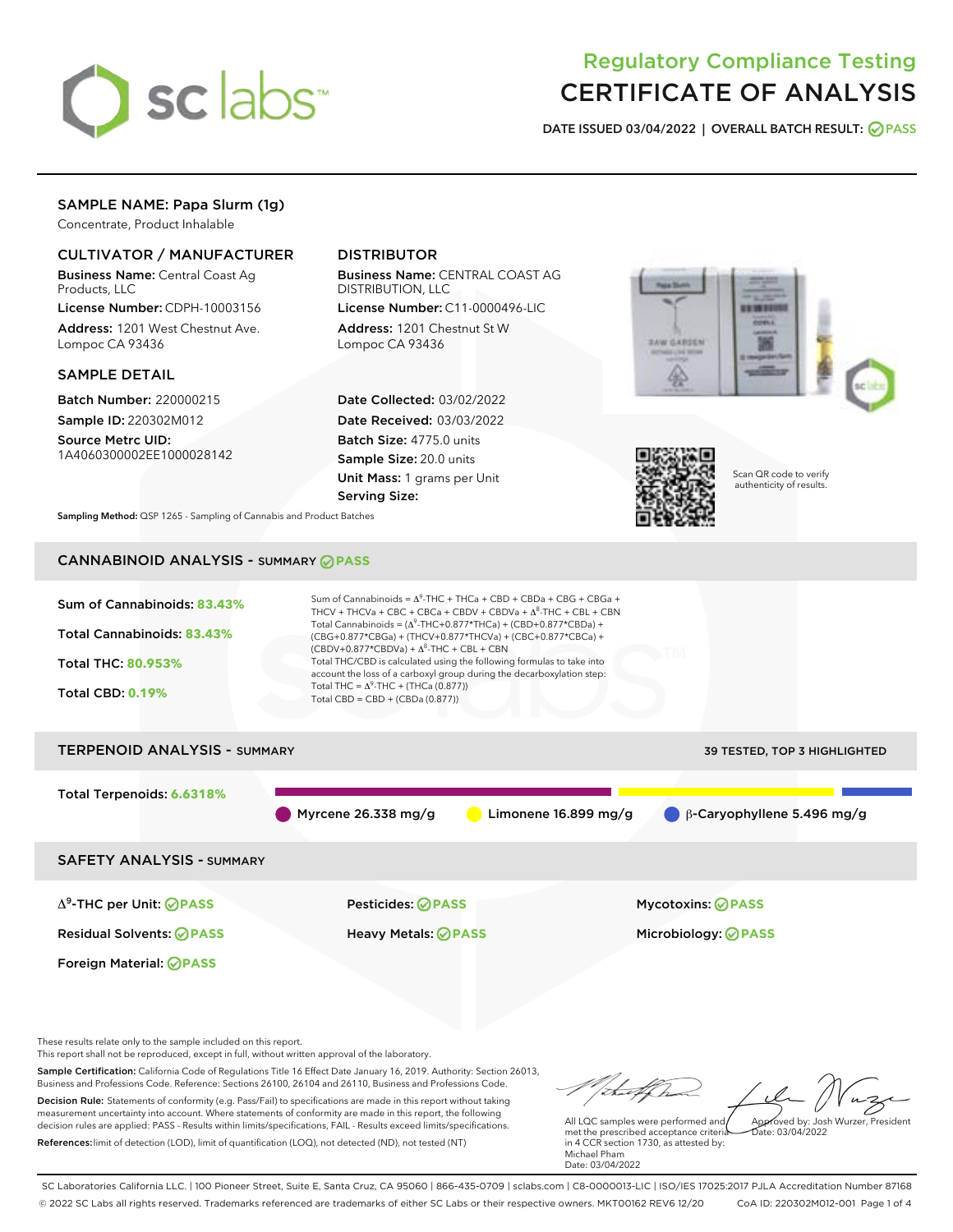



PAPA SLURM (1G) | DATE ISSUED 03/04/2022 | OVERALL BATCH RESULT:  $\bigcirc$  PASS

#### CANNABINOID TEST RESULTS - 03/03/2022 2 PASS

Tested by high-performance liquid chromatography with diode-array detection (HPLC-DAD). **Method:** QSP 1157 - Analysis of Cannabinoids by HPLC-DAD

#### TOTAL CANNABINOIDS: **83.43%**

Total Cannabinoids (Total THC) + (Total CBD) + (Total CBG) + (Total THCV) + (Total CBC) +  $(Total$  CBDV) +  $\Delta$ <sup>8</sup>-THC + CBL + CBN

TOTAL THC: **80.953%** Total THC (Δ<sup>9</sup> -THC+0.877\*THCa)

TOTAL CBD: **0.19%**

Total CBD (CBD+0.877\*CBDa)

TOTAL CBG: 1.474% Total CBG (CBG+0.877\*CBGa)

TOTAL THCV: 0.47% Total THCV (THCV+0.877\*THCVa)

TOTAL CBC: ND Total CBC (CBC+0.877\*CBCa)

TOTAL CBDV: ND Total CBDV (CBDV+0.877\*CBDVa)

| <b>COMPOUND</b> | LOD/LOQ<br>(mg/g)          | <b>MEASUREMENT</b><br><b>UNCERTAINTY</b><br>(mg/g) | <b>RESULT</b><br>(mg/g) | <b>RESULT</b><br>(%) |
|-----------------|----------------------------|----------------------------------------------------|-------------------------|----------------------|
| $\Delta^9$ -THC | 0.06/0.26                  | ±21.695                                            | 809.53                  | 80.953               |
| <b>CBG</b>      | 0.06/0.19                  | ±0.453                                             | 14.74                   | 1.474                |
| <b>THCV</b>     | 0.1 / 0.2                  | ±0.18                                              | 4.7                     | 0.47                 |
| <b>CBN</b>      | 0.1/0.3                    | ±0.17                                              | 3.4                     | 0.34                 |
| <b>CBD</b>      | 0.07/0.29                  | ±0.068                                             | 1.90                    | 0.190                |
| $\Delta^8$ -THC | 0.1 / 0.4                  | N/A                                                | <b>ND</b>               | <b>ND</b>            |
| <b>THCa</b>     | 0.05/0.14                  | N/A                                                | <b>ND</b>               | <b>ND</b>            |
| <b>THCVa</b>    | 0.07 / 0.20                | N/A                                                | <b>ND</b>               | <b>ND</b>            |
| <b>CBDa</b>     | 0.02/0.19                  | N/A                                                | <b>ND</b>               | <b>ND</b>            |
| <b>CBDV</b>     | 0.04 / 0.15                | N/A                                                | <b>ND</b>               | <b>ND</b>            |
| <b>CBDVa</b>    | 0.03 / 0.53                | N/A                                                | <b>ND</b>               | <b>ND</b>            |
| <b>CBGa</b>     | 0.1 / 0.2                  | N/A                                                | <b>ND</b>               | <b>ND</b>            |
| <b>CBL</b>      | 0.06 / 0.24                | N/A                                                | <b>ND</b>               | <b>ND</b>            |
| <b>CBC</b>      | 0.2 / 0.5                  | N/A                                                | <b>ND</b>               | <b>ND</b>            |
| <b>CBCa</b>     | 0.07/0.28                  | N/A                                                | <b>ND</b>               | <b>ND</b>            |
|                 | <b>SUM OF CANNABINOIDS</b> |                                                    | 834.3 mg/g              | 83.43%               |

#### **UNIT MASS: 1 grams per Unit**

| $\Delta^9$ -THC per Unit              | 1100 per-package limit | 809.53 mg/unit | <b>PASS</b> |
|---------------------------------------|------------------------|----------------|-------------|
| <b>Total THC per Unit</b>             |                        | 809.53 mg/unit |             |
| <b>CBD</b> per Unit                   |                        | $1.90$ mg/unit |             |
| <b>Total CBD per Unit</b>             |                        | $1.90$ mg/unit |             |
| Sum of Cannabinoids<br>per Unit       |                        | 834.3 mg/unit  |             |
| <b>Total Cannabinoids</b><br>per Unit |                        | 834.3 mg/unit  |             |

| <b>COMPOUND</b>         | LOD/LOQ<br>(mg/g) | <b>MEASUREMENT</b><br>UNCERTAINTY<br>(mg/g) | <b>RESULT</b><br>(mg/g)                         | <b>RESULT</b><br>(%) |
|-------------------------|-------------------|---------------------------------------------|-------------------------------------------------|----------------------|
| <b>Myrcene</b>          | 0.008 / 0.025     | ±0.2634                                     | 26.338                                          | 2.6338               |
| Limonene                | 0.005 / 0.016     | ±0.1876                                     | 16.899                                          | 1.6899               |
| β-Caryophyllene         | 0.004 / 0.012     | ±0.1522                                     | 5.496                                           | 0.5496               |
| β-Ocimene               | 0.006 / 0.020     | ±0.1055                                     | 4.221                                           | 0.4221               |
| Linalool                | 0.009 / 0.032     | ±0.0941                                     | 3.180                                           | 0.3180               |
| <b>B-Pinene</b>         | 0.004 / 0.014     | ±0.0207                                     | 2.330                                           | 0.2330               |
| $\alpha$ -Pinene        | 0.005 / 0.017     | ±0.0144                                     | 2.148                                           | 0.2148               |
| Terpinolene             | 0.008 / 0.026     | ±0.0273                                     | 1.715                                           | 0.1715               |
| $\alpha$ -Humulene      | 0.009/0.029       | ±0.0306                                     | 1.224                                           | 0.1224               |
| Fenchol                 | 0.010 / 0.034     | ±0.0315                                     | 1.048                                           | 0.1048               |
| Terpineol               | 0.009 / 0.031     | ±0.0259                                     | 0.541                                           | 0.0541               |
| Camphene                | 0.005 / 0.015     | ±0.0023                                     | 0.255                                           | 0.0255               |
| <b>Borneol</b>          | 0.005 / 0.016     | ±0.0055                                     | 0.168                                           | 0.0168               |
| Valencene               | 0.009 / 0.030     | ±0.0077                                     | 0.143                                           | 0.0143               |
| trans-β-Farnesene       | 0.008 / 0.025     | ±0.0028                                     | 0.101                                           | 0.0101               |
| Fenchone                | 0.009 / 0.028     | ±0.0020                                     | 0.087                                           | 0.0087               |
| $\alpha$ -Terpinene     | 0.005 / 0.017     | ±0.0008                                     | 0.067                                           | 0.0067               |
| $\gamma$ -Terpinene     | 0.006 / 0.018     | ±0.0009                                     | 0.066                                           | 0.0066               |
| $\alpha$ -Bisabolol     | 0.008 / 0.026     | ±0.0027                                     | 0.066                                           | 0.0066               |
| Nerolidol               | 0.006 / 0.019     | ±0.0031                                     | 0.063                                           | 0.0063               |
| $\alpha$ -Phellandrene  | 0.006 / 0.020     | ±0.0005                                     | 0.051                                           | 0.0051               |
| Eucalyptol              | 0.006 / 0.018     | ±0.0006                                     | 0.032                                           | 0.0032               |
| Geraniol                | 0.002 / 0.007     | ±0.0009                                     | 0.027                                           | 0.0027               |
| $\Delta^3$ -Carene      | 0.005 / 0.018     | ±0.0003                                     | 0.026                                           | 0.0026               |
| Citronellol             | 0.003 / 0.010     | ±0.0010                                     | 0.026                                           | 0.0026               |
| Sabinene Hydrate        | 0.006 / 0.022     | N/A                                         | <loq< th=""><th><loq< th=""></loq<></th></loq<> | <loq< th=""></loq<>  |
| Caryophyllene<br>Oxide  | 0.010 / 0.033     | N/A                                         | $<$ LOQ                                         | <loq< th=""></loq<>  |
| Sabinene                | 0.004 / 0.014     | N/A                                         | ND                                              | <b>ND</b>            |
| p-Cymene                | 0.005 / 0.016     | N/A                                         | <b>ND</b>                                       | <b>ND</b>            |
| Isopulegol              | 0.005/0.016       | N/A                                         | <b>ND</b>                                       | <b>ND</b>            |
| Camphor                 | 0.006 / 0.019     | N/A                                         | ND                                              | ND                   |
| Isoborneol              | 0.004 / 0.012     | N/A                                         | ND                                              | ND                   |
| Menthol                 | 0.008 / 0.025     | N/A                                         | ND                                              | ND                   |
| Nerol                   | 0.003 / 0.011     | N/A                                         | ND                                              | ND                   |
| Pulegone                | 0.003 / 0.011     | N/A                                         | ND                                              | ND                   |
| <b>Geranyl Acetate</b>  | 0.004 / 0.014     | N/A                                         | ND                                              | ND                   |
| $\alpha$ -Cedrene       | 0.005 / 0.016     | N/A                                         | ND                                              | ND                   |
| Guaiol                  | 0.009 / 0.030     | N/A                                         | ND                                              | ND                   |
| Cedrol                  | 0.008 / 0.027     | N/A                                         | ND                                              | ND                   |
| <b>TOTAL TERPENOIDS</b> |                   |                                             | 66.318 mg/g                                     | 6.6318%              |

SC Laboratories California LLC. | 100 Pioneer Street, Suite E, Santa Cruz, CA 95060 | 866-435-0709 | sclabs.com | C8-0000013-LIC | ISO/IES 17025:2017 PJLA Accreditation Number 87168 © 2022 SC Labs all rights reserved. Trademarks referenced are trademarks of either SC Labs or their respective owners. MKT00162 REV6 12/20 CoA ID: 220302M012-001 Page 2 of 4

## TERPENOID TEST RESULTS - 03/04/2022

Terpene analysis utilizing gas chromatography-flame ionization detection (GC-FID). **Method:** QSP 1192 - Analysis of Terpenoids by GC-FID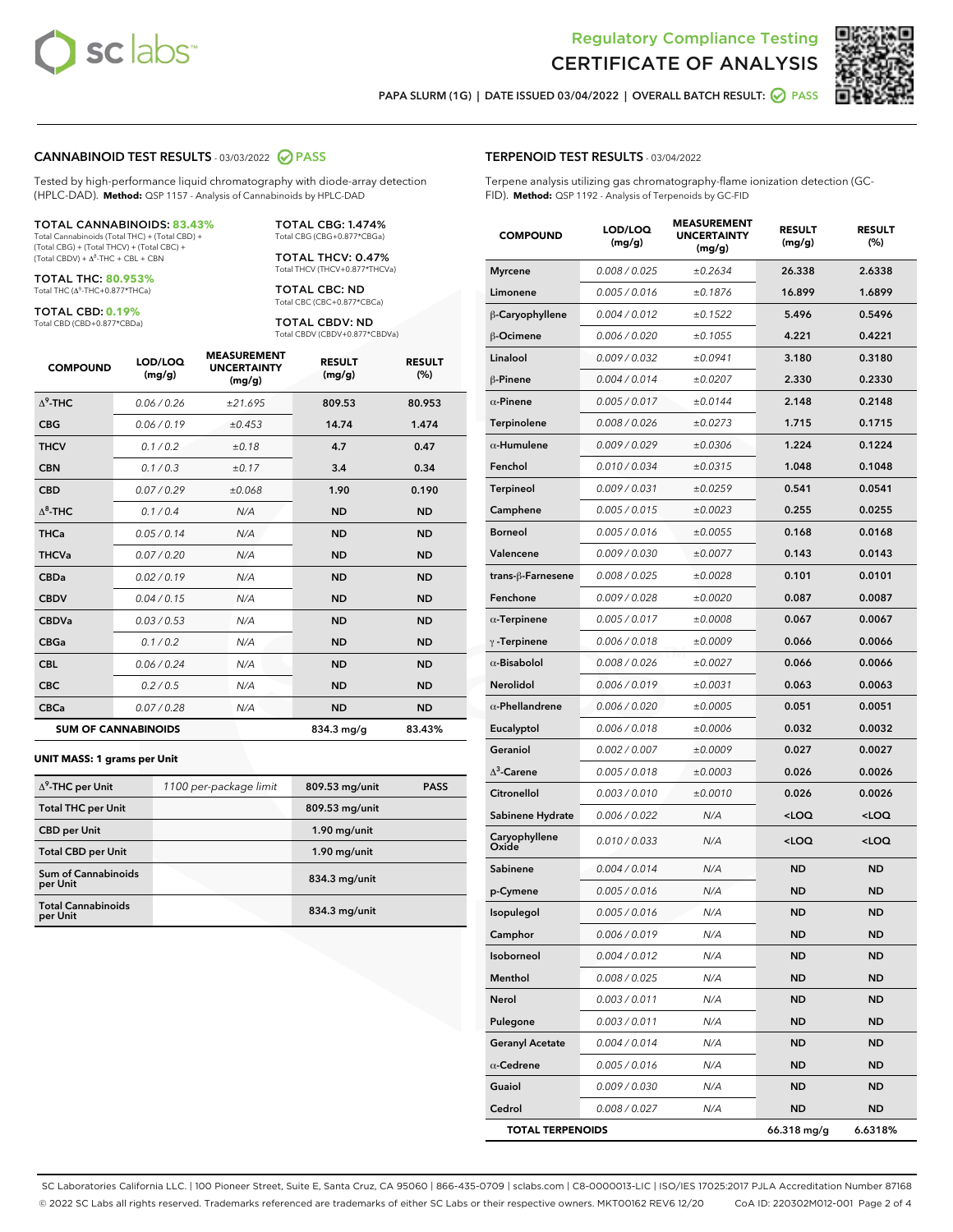



PAPA SLURM (1G) | DATE ISSUED 03/04/2022 | OVERALL BATCH RESULT: 2 PASS

## CATEGORY 1 PESTICIDE TEST RESULTS - 03/04/2022 2 PASS

Pesticide and plant growth regulator analysis utilizing high-performance liquid chromatography-mass spectrometry (HPLC-MS) or gas chromatography-mass spectrometry (GC-MS). \*GC-MS utilized where indicated. **Method:** QSP 1212 - Analysis of Pesticides and Mycotoxins by LC-MS or QSP 1213 - Analysis of Pesticides by GC-MS

| <b>COMPOUND</b>             | LOD/LOQ<br>$(\mu g/g)$ | <b>ACTION</b><br><b>LIMIT</b><br>$(\mu g/g)$ | <b>MEASUREMENT</b><br><b>UNCERTAINTY</b><br>$(\mu g/g)$ | <b>RESULT</b><br>$(\mu g/g)$ | <b>RESULT</b> |
|-----------------------------|------------------------|----------------------------------------------|---------------------------------------------------------|------------------------------|---------------|
| Aldicarb                    | 0.03 / 0.08            | $\ge$ LOD                                    | N/A                                                     | <b>ND</b>                    | <b>PASS</b>   |
| Carbofuran                  | 0.02 / 0.05            | $\ge$ LOD                                    | N/A                                                     | <b>ND</b>                    | <b>PASS</b>   |
| Chlordane*                  | 0.03 / 0.08            | $\ge$ LOD                                    | N/A                                                     | <b>ND</b>                    | <b>PASS</b>   |
| Chlorfenapyr*               | 0.03/0.10              | $\ge$ LOD                                    | N/A                                                     | <b>ND</b>                    | <b>PASS</b>   |
| Chlorpyrifos                | 0.02/0.06              | $>$ LOD                                      | N/A                                                     | <b>ND</b>                    | <b>PASS</b>   |
| Coumaphos                   | 0.02 / 0.07            | $\ge$ LOD                                    | N/A                                                     | <b>ND</b>                    | <b>PASS</b>   |
| Daminozide                  | 0.02 / 0.07            | $\ge$ LOD                                    | N/A                                                     | <b>ND</b>                    | <b>PASS</b>   |
| <b>Dichlorvos</b><br>(DDVP) | 0.03/0.09              | $>$ LOD                                      | N/A                                                     | <b>ND</b>                    | <b>PASS</b>   |
| Dimethoate                  | 0.03 / 0.08            | $\ge$ LOD                                    | N/A                                                     | <b>ND</b>                    | <b>PASS</b>   |
| Ethoprophos                 | 0.03/0.10              | $>$ LOD                                      | N/A                                                     | <b>ND</b>                    | <b>PASS</b>   |
| Etofenprox                  | 0.02 / 0.06            | $\ge$ LOD                                    | N/A                                                     | <b>ND</b>                    | <b>PASS</b>   |
| Fenoxycarb                  | 0.03 / 0.08            | $\ge$ LOD                                    | N/A                                                     | <b>ND</b>                    | <b>PASS</b>   |
| Fipronil                    | 0.03 / 0.08            | $\ge$ LOD                                    | N/A                                                     | <b>ND</b>                    | <b>PASS</b>   |
| Imazalil                    | 0.02 / 0.06            | $>$ LOD                                      | N/A                                                     | <b>ND</b>                    | <b>PASS</b>   |
| <b>Methiocarb</b>           | 0.02 / 0.07            | $\ge$ LOD                                    | N/A                                                     | <b>ND</b>                    | <b>PASS</b>   |
| Parathion-methyl            | 0.03/0.10              | $\ge$ LOD                                    | N/A                                                     | <b>ND</b>                    | <b>PASS</b>   |
| <b>Mevinphos</b>            | 0.03/0.09              | $\ge$ LOD                                    | N/A                                                     | <b>ND</b>                    | <b>PASS</b>   |
| Paclobutrazol               | 0.02 / 0.05            | $\ge$ LOD                                    | N/A                                                     | <b>ND</b>                    | <b>PASS</b>   |
| Propoxur                    | 0.03/0.09              | $>$ LOD                                      | N/A                                                     | <b>ND</b>                    | <b>PASS</b>   |
| Spiroxamine                 | 0.03 / 0.08            | $\ge$ LOD                                    | N/A                                                     | <b>ND</b>                    | <b>PASS</b>   |
| <b>Thiacloprid</b>          | 0.03/0.10              | $\ge$ LOD                                    | N/A                                                     | <b>ND</b>                    | <b>PASS</b>   |
|                             |                        |                                              |                                                         |                              |               |

## CATEGORY 2 PESTICIDE TEST RESULTS - 03/04/2022 @ PASS

| <b>COMPOUND</b>          | LOD/LOQ<br>$(\mu g/g)$ | <b>ACTION</b><br><b>LIMIT</b><br>$(\mu g/g)$ | <b>MEASUREMENT</b><br><b>UNCERTAINTY</b><br>$(\mu g/g)$ | <b>RESULT</b><br>$(\mu g/g)$ | <b>RESULT</b> |
|--------------------------|------------------------|----------------------------------------------|---------------------------------------------------------|------------------------------|---------------|
| Abamectin                | 0.03/0.10              | 0.1                                          | N/A                                                     | <b>ND</b>                    | <b>PASS</b>   |
| Acephate                 | 0.02/0.07              | 0.1                                          | N/A                                                     | <b>ND</b>                    | <b>PASS</b>   |
| Acequinocyl              | 0.02/0.07              | 0.1                                          | N/A                                                     | <b>ND</b>                    | <b>PASS</b>   |
| Acetamiprid              | 0.02/0.05              | 0.1                                          | N/A                                                     | <b>ND</b>                    | <b>PASS</b>   |
| Azoxystrobin             | 0.02 / 0.07            | 0.1                                          | N/A                                                     | <b>ND</b>                    | <b>PASS</b>   |
| <b>Bifenazate</b>        | 0.01/0.04              | 0.1                                          | N/A                                                     | <b>ND</b>                    | <b>PASS</b>   |
| <b>Bifenthrin</b>        | 0.02/0.05              | 3                                            | N/A                                                     | <b>ND</b>                    | <b>PASS</b>   |
| <b>Boscalid</b>          | 0.03/0.09              | 0.1                                          | N/A                                                     | <b>ND</b>                    | <b>PASS</b>   |
| Captan                   | 0.19/0.57              | 0.7                                          | N/A                                                     | <b>ND</b>                    | <b>PASS</b>   |
| Carbaryl                 | 0.02/0.06              | 0.5                                          | N/A                                                     | <b>ND</b>                    | <b>PASS</b>   |
| Chlorantranilip-<br>role | 0.04/0.12              | 10                                           | N/A                                                     | <b>ND</b>                    | <b>PASS</b>   |
| Clofentezine             | 0.03/0.09              | 0.1                                          | N/A                                                     | <b>ND</b>                    | <b>PASS</b>   |

### CATEGORY 2 PESTICIDE TEST RESULTS - 03/04/2022 continued

| <b>COMPOUND</b>               | LOD/LOQ<br>(µg/g) | <b>ACTION</b><br><b>LIMIT</b><br>(µg/g) | <b>MEASUREMENT</b><br><b>UNCERTAINTY</b><br>(µg/g) | <b>RESULT</b><br>$(\mu g/g)$ | <b>RESULT</b> |
|-------------------------------|-------------------|-----------------------------------------|----------------------------------------------------|------------------------------|---------------|
| Cyfluthrin                    | 0.12 / 0.38       | $\overline{c}$                          | N/A                                                | <b>ND</b>                    | <b>PASS</b>   |
| Cypermethrin                  | 0.11 / 0.32       | $\mathcal{I}$                           | N/A                                                | <b>ND</b>                    | <b>PASS</b>   |
| <b>Diazinon</b>               | 0.02 / 0.05       | 0.1                                     | N/A                                                | <b>ND</b>                    | <b>PASS</b>   |
| Dimethomorph                  | 0.03 / 0.09       | 2                                       | N/A                                                | <b>ND</b>                    | <b>PASS</b>   |
| Etoxazole                     | 0.02 / 0.06       | 0.1                                     | N/A                                                | <b>ND</b>                    | <b>PASS</b>   |
| Fenhexamid                    | 0.03 / 0.09       | 0.1                                     | N/A                                                | <b>ND</b>                    | <b>PASS</b>   |
| Fenpyroximate                 | 0.02 / 0.06       | 0.1                                     | N/A                                                | <b>ND</b>                    | <b>PASS</b>   |
| Flonicamid                    | 0.03 / 0.10       | 0.1                                     | N/A                                                | <b>ND</b>                    | <b>PASS</b>   |
| Fludioxonil                   | 0.03 / 0.10       | 0.1                                     | N/A                                                | <b>ND</b>                    | <b>PASS</b>   |
| Hexythiazox                   | 0.02 / 0.07       | 0.1                                     | N/A                                                | <b>ND</b>                    | <b>PASS</b>   |
| Imidacloprid                  | 0.04 / 0.11       | 5                                       | N/A                                                | <b>ND</b>                    | <b>PASS</b>   |
| Kresoxim-methyl               | 0.02 / 0.07       | 0.1                                     | N/A                                                | <b>ND</b>                    | <b>PASS</b>   |
| Malathion                     | 0.03 / 0.09       | 0.5                                     | N/A                                                | <b>ND</b>                    | <b>PASS</b>   |
| Metalaxyl                     | 0.02 / 0.07       | $\overline{c}$                          | N/A                                                | <b>ND</b>                    | <b>PASS</b>   |
| Methomyl                      | 0.03 / 0.10       | 1                                       | N/A                                                | <b>ND</b>                    | <b>PASS</b>   |
| Myclobutanil                  | 0.03 / 0.09       | 0.1                                     | N/A                                                | <b>ND</b>                    | <b>PASS</b>   |
| <b>Naled</b>                  | 0.02 / 0.07       | 0.1                                     | N/A                                                | <b>ND</b>                    | <b>PASS</b>   |
| Oxamyl                        | 0.04 / 0.11       | 0.5                                     | N/A                                                | ND                           | <b>PASS</b>   |
| Pentachloronitro-<br>benzene* | 0.03 / 0.09       | 0.1                                     | N/A                                                | <b>ND</b>                    | <b>PASS</b>   |
| Permethrin                    | 0.04 / 0.12       | 0.5                                     | N/A                                                | <b>ND</b>                    | <b>PASS</b>   |
| Phosmet                       | 0.03 / 0.10       | 0.1                                     | N/A                                                | <b>ND</b>                    | <b>PASS</b>   |
| Piperonyl<br><b>Butoxide</b>  | 0.02 / 0.07       | 3                                       | N/A                                                | <b>ND</b>                    | <b>PASS</b>   |
| Prallethrin                   | 0.03 / 0.08       | 0.1                                     | N/A                                                | <b>ND</b>                    | <b>PASS</b>   |
| Propiconazole                 | 0.02 / 0.07       | 0.1                                     | N/A                                                | <b>ND</b>                    | <b>PASS</b>   |
| Pyrethrins                    | 0.04 / 0.12       | 0.5                                     | N/A                                                | <b>ND</b>                    | <b>PASS</b>   |
| Pyridaben                     | 0.02 / 0.07       | 0.1                                     | N/A                                                | <b>ND</b>                    | <b>PASS</b>   |
| Spinetoram                    | 0.02 / 0.07       | 0.1                                     | N/A                                                | <b>ND</b>                    | <b>PASS</b>   |
| Spinosad                      | 0.02 / 0.07       | 0.1                                     | N/A                                                | <b>ND</b>                    | <b>PASS</b>   |
| Spiromesifen                  | 0.02 / 0.05       | 0.1                                     | N/A                                                | <b>ND</b>                    | <b>PASS</b>   |
| Spirotetramat                 | 0.02 / 0.06       | 0.1                                     | N/A                                                | <b>ND</b>                    | <b>PASS</b>   |
| Tebuconazole                  | 0.02 / 0.07       | 0.1                                     | N/A                                                | <b>ND</b>                    | <b>PASS</b>   |
| Thiamethoxam                  | 0.03 / 0.10       | 5                                       | N/A                                                | <b>ND</b>                    | <b>PASS</b>   |
| Trifloxystrobin               | 0.03 / 0.08       | 0.1                                     | N/A                                                | <b>ND</b>                    | <b>PASS</b>   |

SC Laboratories California LLC. | 100 Pioneer Street, Suite E, Santa Cruz, CA 95060 | 866-435-0709 | sclabs.com | C8-0000013-LIC | ISO/IES 17025:2017 PJLA Accreditation Number 87168 © 2022 SC Labs all rights reserved. Trademarks referenced are trademarks of either SC Labs or their respective owners. MKT00162 REV6 12/20 CoA ID: 220302M012-001 Page 3 of 4